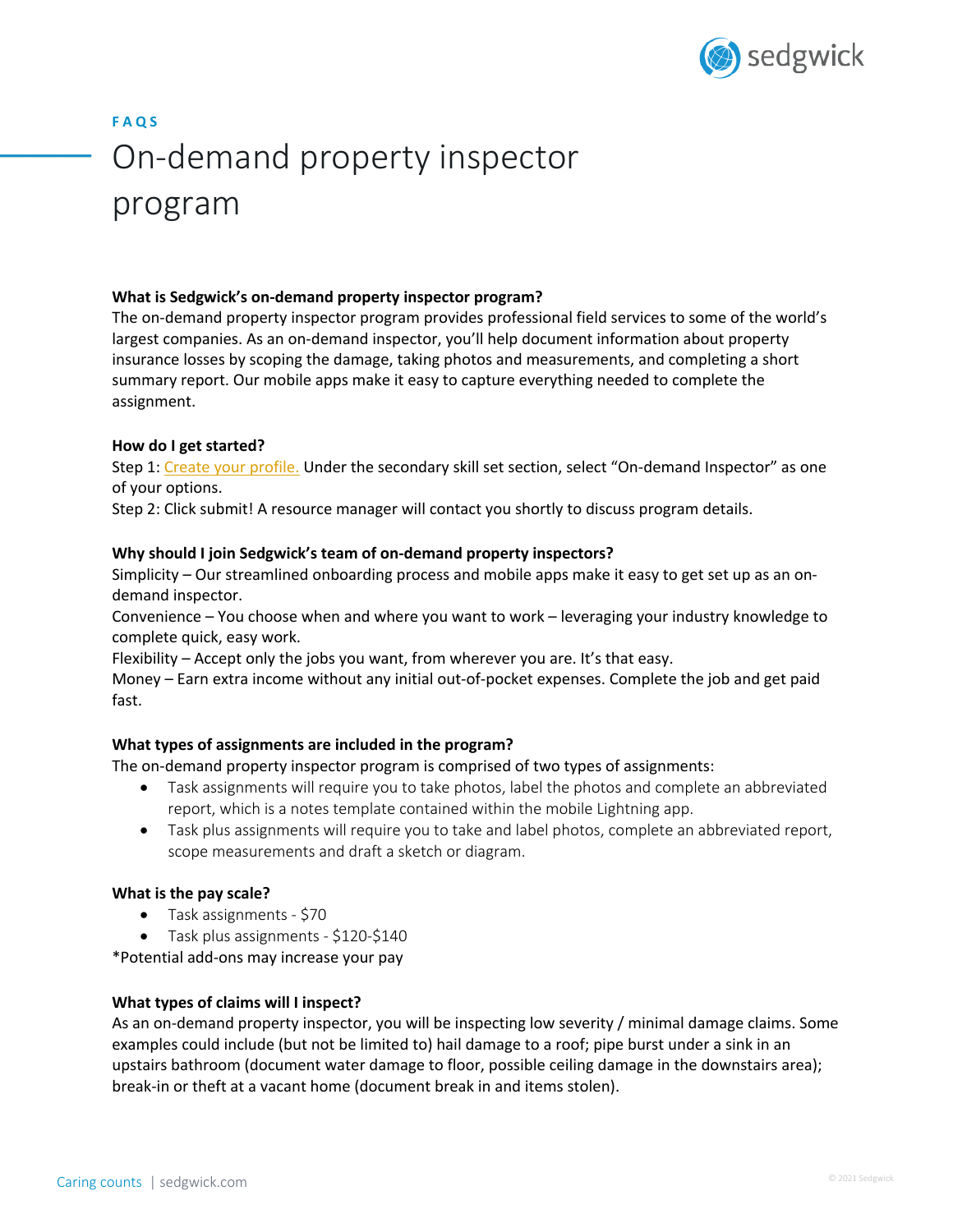#### **How will I be notified that an inspection needs to be completed?**

A notification will be sent through Sedgwick's mobile Resource app. Instructions on downloading the app will be provided after training.

#### **How far will I travel for assignments?**

If there is an assignment within a 50-mile radius of your location, an alert will appear on your phone. You will have the opportunity to accept or decline the assignment. Should the assignment not be accepted by anyone within a 50-mile radius, the area would increase to 75 miles and another alert will be sent. This will continue until the assignment is accepted.

#### **Do I need a Xactimate subscription to complete the assignment?**

No, Xactimate is not required. The only platforms you will be working in is Sedgwick's mobile Resource app and mobile Lightning app.

#### **What is the onboarding process?**

You will be asked to consent to a standard employment background check (must have a valid driver's license), sign required paperwork, complete online training, and download and register for Sedgwick's mobile Resource app and Lightning app.

#### **When will I be eligible to receive assignments?**

- Each step in the process must be complete before you are eligible to begin inspections:
- Complete the onboarding process.
- Attend the training on how to use the mobile Resource app.
- Download the mobile Resource app and mark yourself as on-duty every day you wish to be available to receive notice of work in your area.

#### **What equipment is needed?**

- Fully charged mobile device with Sedgwick's mobile Resource app and Lightning app loaded
- External power supply if needed
- Measuring tools (chalk, graph paper, pencil, measuring tape)
- Shingle gauge
- Pitch gauge
- Moisture meter
- 24-foot ladder

#### **Is there a cost to get started as an on-demand inspector?**

No, as long as you already have the equipment necessary to complete assignments (see list above).

#### **Do you need to have a state adjuster license to perform inspections?**

No, you do not need an adjuster license to perform on-demand property inspections. However, if you are interested in being considered for other assignments, we encourage you to obtain your resident state license or a designated home state license if you live in a non-licensing state.